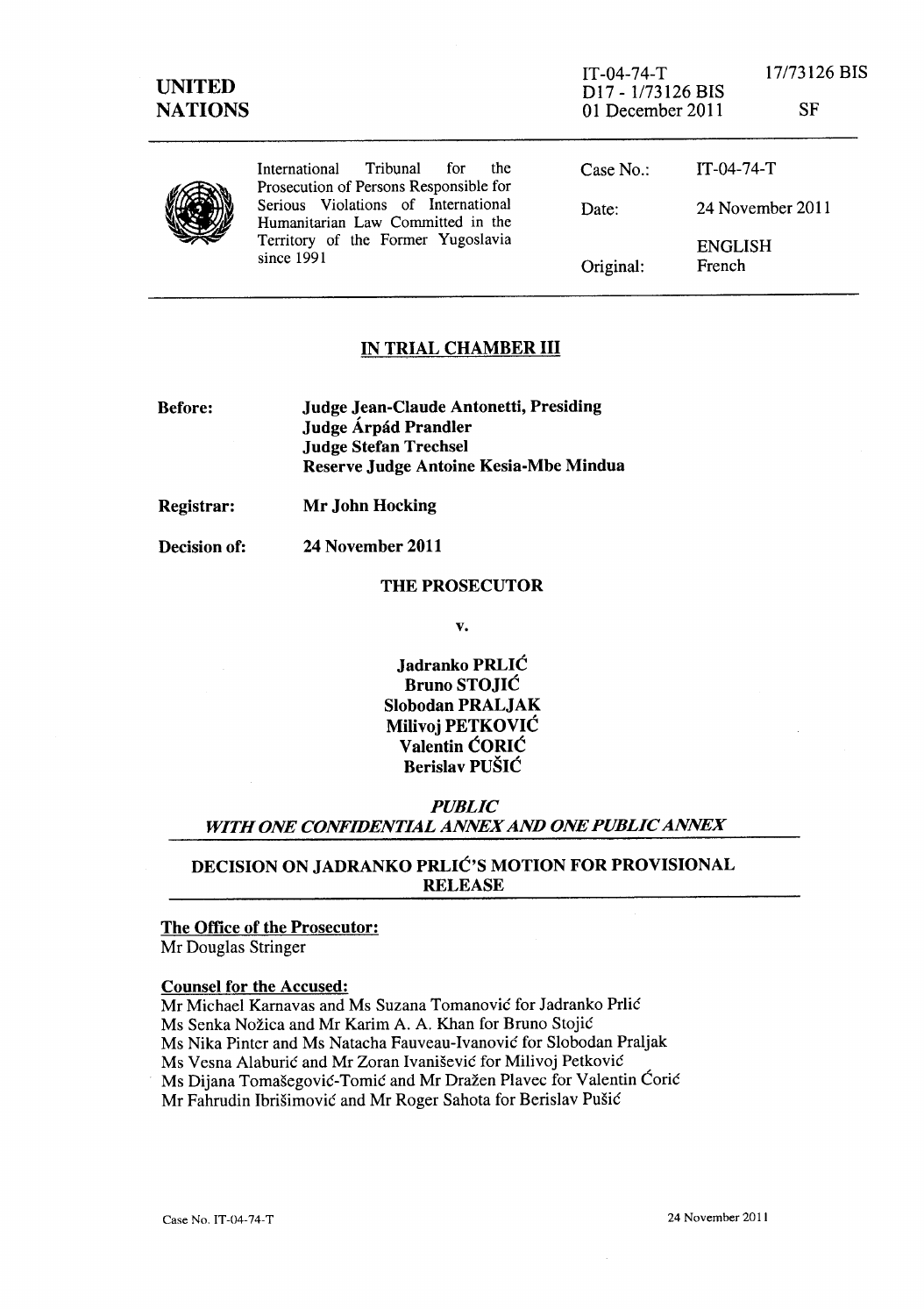#### **I. INTRODUCTION**

1. Trial Chamber III ("Chamber") of the International Tribunal for the Prosecution of Persons Responsible for Serious Violations of International Humanitarian Law Committed in the Territory of the Former Yugoslavia since 1991 ("Tribunal") is seized of "Jadranko Prlic's Motion for Provisional Release" filed as a public document on 31 October 2011 by Counsel for the Accused Jadranko Prlic ("Prlic Defence"; "Accused Prlic"), accompanied by two public annexes and one confidential annex ("Motion").

#### **11. PROCEDURAL BACKGROUND**

1. On 31 October 2011, the Prlic Defence filed the Motion seeking the provisional release of the Accused Prlic until the final judgement is rendered in the present case. l

2. On 3 November 2011, the Ministry of Foreign Affairs of the Kingdom of the Netherlands ("Netherlands") sent a letter to the Tribunal indicating that it did not object to the provisional release of the Accused Prlic.<sup>2</sup>

3. On 14 November 2011, the Office of the Prosecutor ("Prosecution") filed as a confidential document the "Prosecution Response to Jadranko Prlić's Motion for Provisional Release" ("Response") in which the Prosecution objects, in particular, to the provisional release of the Accused Prlic for an indefinite period of time.<sup>3</sup>

4. On 15 November 2011, the Prlic Defence filed as a confidential document "Jadranko Prlic's Motion for Provisional Release for Humanitarian Reasons during the 201112012 Winter Recess Period" ("Second Motion"), in which the Prlic Defence respectfully asks the Chamber to grant provisional release of the Accused Prlic to Zagreb from 15 December 2011 to 15 January 2012.<sup>4</sup>

5. On 17 November 2011, the Prosecution filed as a confidential and *ex parte*  document the "Prosecution Response to Jadranko Prlic's Second Motion for

 $<sup>1</sup>$  Motion, pp. 1 and 7; para. 15.</sup>

<sup>&</sup>lt;sup>2</sup> Letter from the Kingdom of the Netherlands concerning the provisional release of Jadranko Prlic dated 3 November 2011 and filed with the Registry on 8 November 2011.

Response para. 15.

<sup>4</sup> Second Motion, para. I I.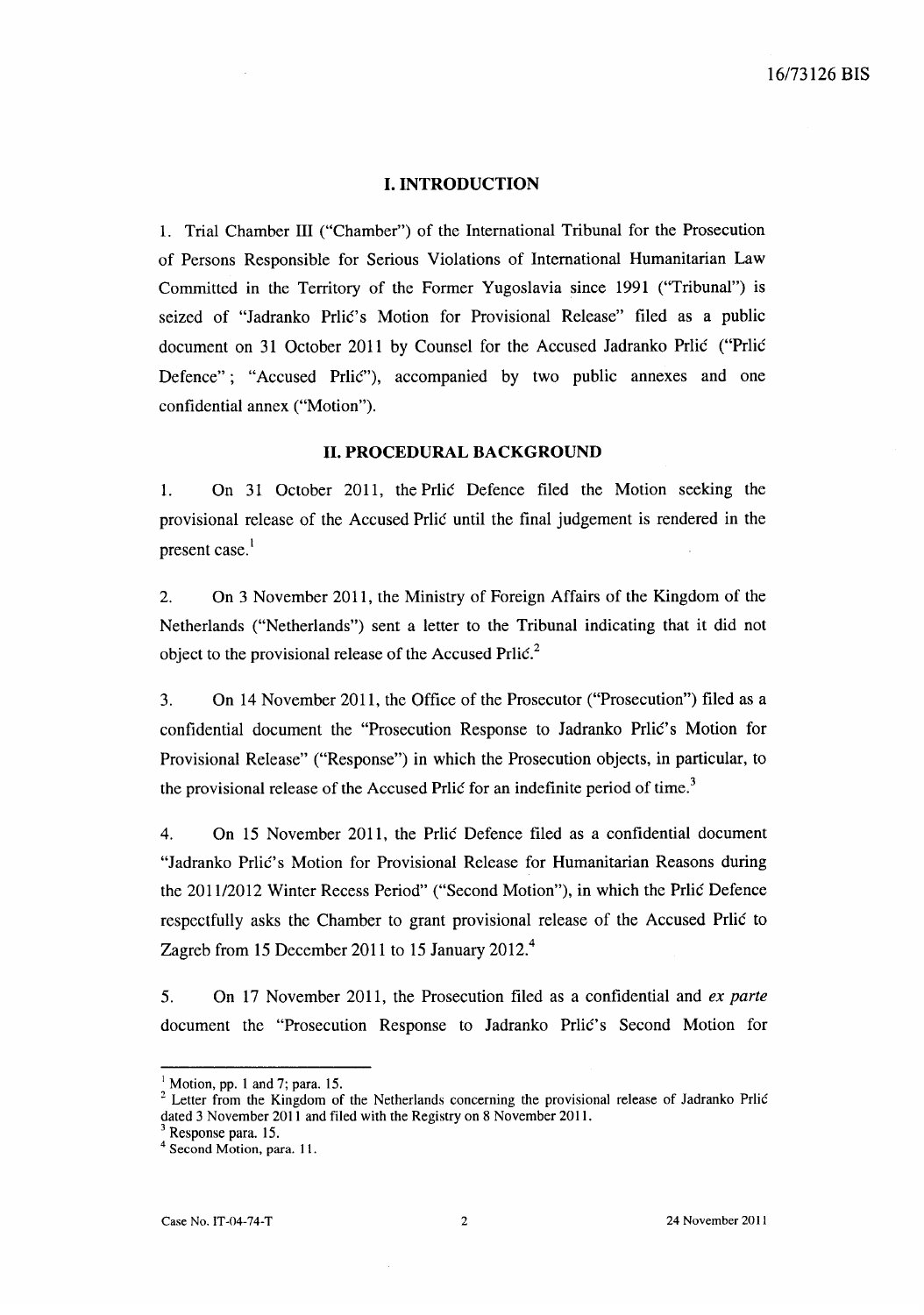Provisional Release" ("Second Response"), in which it chiefly objects to the Second Motion and respectfully asks the Chamber, should it grant the Second Motion, to release the Accused for a period strictly proportionate to the humanitarian reasons argued by the Prlic Defence, and to stay the said decision so as to allow the Prosecution to lodge an appeal with the Appeals Chamber.<sup>5</sup>

6. On 21 November 2011, the Prlic Defence filed as a confidential document the "Leave to Reply & Reply to Prosecution Response to Jadranko Prlic's Motion for Provisional Release for Humanitarian Reasons during the 201112012 Winter Recess Period" ("Reply to the Second Response"), in which the Prlic Defence asks the Chamber for leave to reply to the arguments put forth in the Second Response and responds to these arguments.<sup>6</sup>

#### **Ill. APPLICABLE LAW**

7. The Chamber notes that on 28 October 2011, Rule 65 (B) of the Rules of Procedure and Evidence ("Rules") was amended as follows:

"Release may be ordered at any stage of the trial proceedings prior to the rendering of the final judgement by a Trial Chamber only after giving the host country and the State to which the accused seeks to be released the opportunity to be heard and only if it is satisfied that the accused will appear for trial and, if released, will not pose a danger to any victim, witness or other person. The existence of sufficiently compelling humanitarian grounds may be considered in granting such release."

8. Bearing in mind this amendment, the Chamber refers the Parties to the only developments that have occurred regarding the application of Rules 65 (A) and (B) of the Rules.?

9. The Chamber recalled that under Rule 65 (A) of the Rules, once detained, an accused may not be released except upon an order of a Chamber. In accordance with

<sup>5</sup> Second Response, paras 7-9.

<sup>6</sup> Reply to the Second Response, pp. 1 and 2.

 $7$  "Decision on Accused Stojic's Motion for Provisional Release", confidential with confidential Annex, 9 December 2009, ("Decision of 9 December 2009"), paras 6 and 7 and "Decision on Motion for Provisional Release of Accused Bruno Stojic", confidential with confidential annex, 2 November 2011.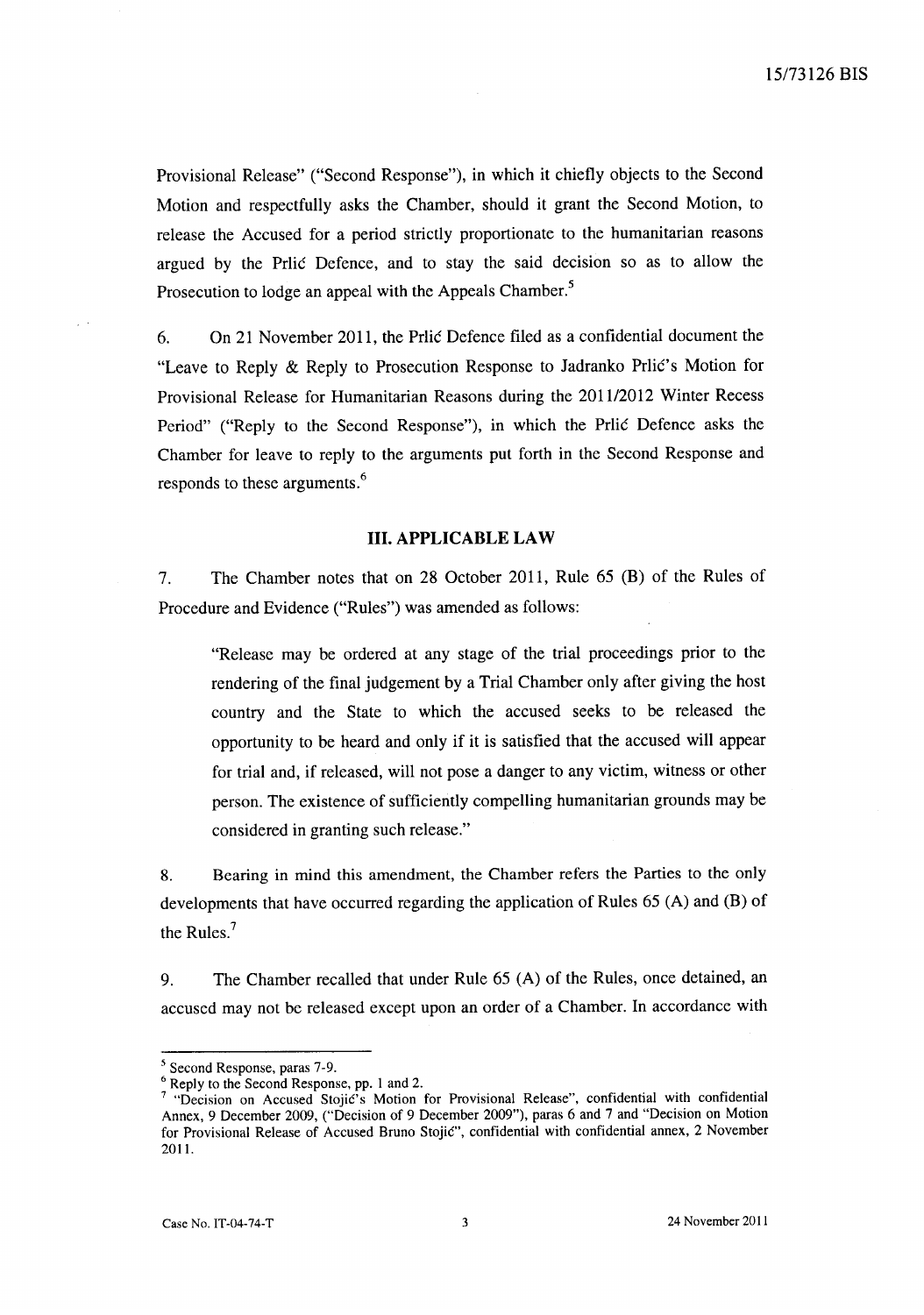Rule 65 (B) of the Rules, the Chamber may order provisional release only after giving the host country and the State to which the accused seeks to be released the opportunity to be heard and only if it is satisfied that the accused will appear for trial and, if released, will not pose a danger to any victim, witness or other person.

10. Furthermore, Tribunal jurisprudence has long held that the decision whether to grant provisional release pursuant to Rule 65 of the Rules comes under the Chamber's discretionary power.<sup>8</sup> In order to establish whether the requirements of Rule 65 (B) of the Rules have been met, the Chamber must consider all the relevant factors which a reasonable Trial Chamber would be expected to consider in coming to a decision.<sup>9</sup> It must then provide a reasoned opinion indicating its view on those relevant factors.<sup>10</sup> What these relevant factors are, as well as the weight to be accorded to them, depends upon the particular circumstance of each case.<sup>11</sup> This is because decisions on motions for provisional release are fact intensive and each motion for provisional release is considered, as recalled by the Appeals Chamber in particular in the Prlic Decision of 5 June 2009, in light of the particular circumstances of the individual accused.!2 This assessment must occur at the time the Chamber decides on matters of provisional

<sup>8</sup>*The Prosecutor v. Jovica Stanific and Franko Simatovic,* Case No. IT-03-69-AR65.4, "Decision on Prosecution Appeal of Decision on Provisional Release and Motions to Present Additional Evidence Pursuant to Rule 115", 26 June 2008 *("Jovica Stanific* Decision"), para. 3; *The Prosecutor v. Milutinovic et al.,* Case No. IT -05-87-AR65.2, "Decision on Interlocutory Appeal of Denial of Provisional Release During the Winter Recess", 14 December 2006, para. 3; *The Prosecutor v. Popovic et al.,* Case No. IT-65-88-AR65.2, "Decision on Defence's Interlocutory Appeal of Trial Chamber's Decision Denying Ljubomir Borovčanin Provisional Release", 30 June 2006, para. 5; The Prosecutor v. *Prlic et aI.,* Case No. IT-04-74-AR65.7, "Decision on Prosecution's Appeal from *Decision relative a la Demande de mise en liberte provisoire de l'Accuse Petkovic* Dated 31 March 2008", 21 April200S *("Petkovic* Decision of 21 April 200S"), para. 5; *The Prosecutor v. Prlic et al.,* Case No. IT -04-74- AR65.S, *"Decision relative a I'appel interjete par l'Accusation contre la decision relative a la demande de mise en liberte provisoire de I 'Accuse Prlic rendue le* 7 *avril 2008",25* April 200S *("Prlic*  Decision of 25 April 2008"), para. 7.

*<sup>9</sup> The Prosecutor v. Mico Stanific,* Case No. IT-04-79-AR65.1, "Decision on Prosecution's Interlocutory Appeal of Mićo Stanišić's Provisional Release", 17 October 2005 ("Mićo Stanišić Decision"), para. 8; *Jovica Stanific* Decision, para. 35; *Petkovic* Decision of 21 April 2008, para. 8; *Pr/ic* Decision of 25 April 2008, para. 10.

<sup>10</sup>*Jovica Stanific* Decision, para. 35; *Petkovic* Decision of 21 April 200S, para. 8; *Pr/ic* Decision of 25 April 200S, para. 10; *Mico Stanific* Decision, para. S.

<sup>11</sup>*Jovica Stanific* Decision, para. 35; *Petkovic* Decision of 21 April 2008, par. 8; *Prlic* Decision of 25 April 2008, para. 10.

<sup>12</sup>*The Prosecutor v. BoJkoski and Tarculovski,* Case No. IT-04-S2-AR65.1, "Decision on lohan Tarculovski's Interlocutory Appeal on Provisional Release", 4 October 2005, para. 7; *Jovica Stanific*  Decision, para. 35; *Petkovic* Decision of 21 April 200S, para. S; *Pr/ic* Decision of 25 April 200S, para. *10; Mico Stanific* Decision, para. S. *The Prosecutor v. Pr/ic et ai,* Case No. IT-04-74-AR65.14, "Decision on Jadranko Prlic's Appeal Against the 'Décision relative à la demande de mise en liberté provisoire de I' Accuse Prlic, 9 April 2009", 5 June 2009, para. 13 *("Prlic* Decision of 5 June 2009").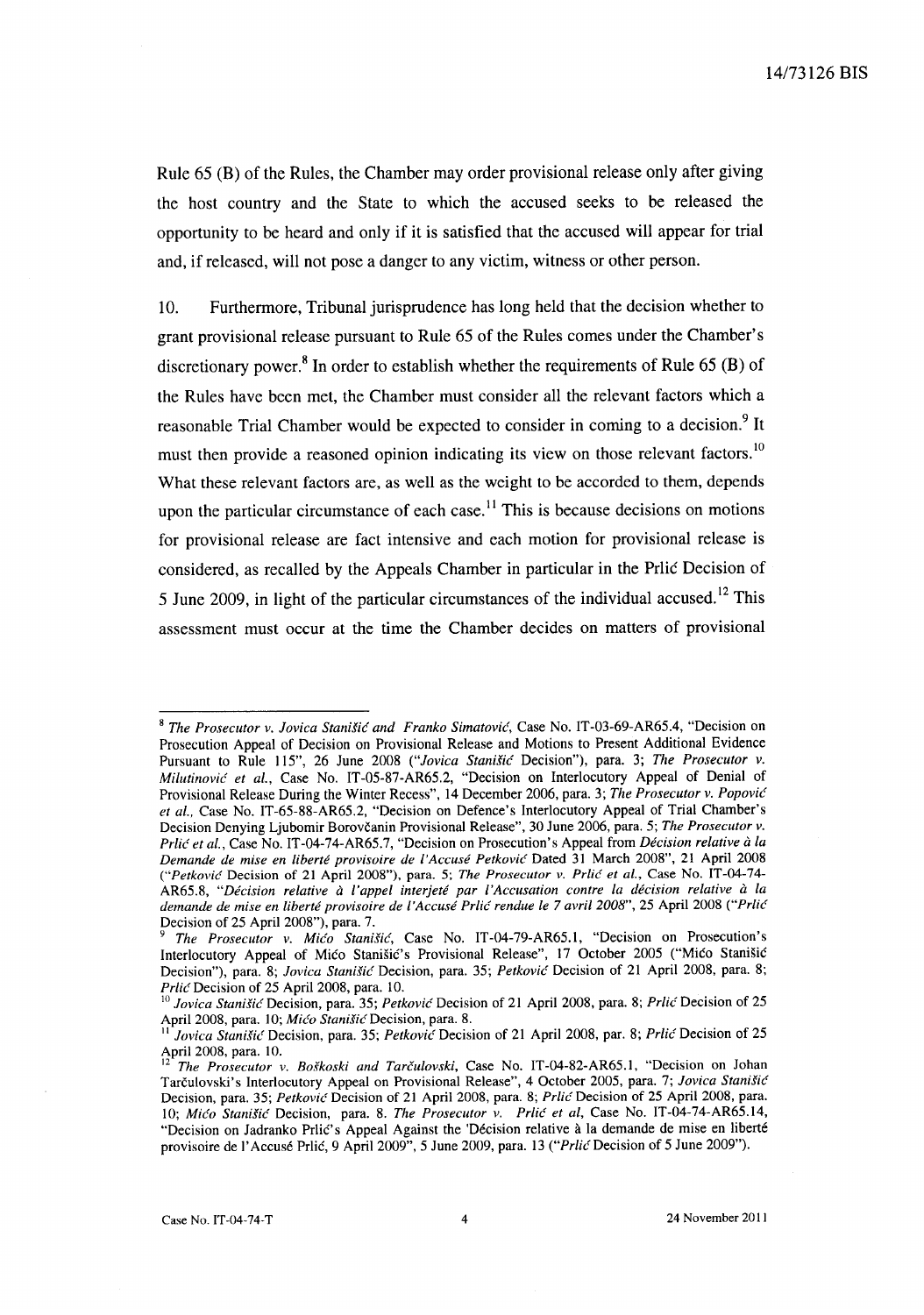release, but the Chamber is also obliged, to the extent foreseeable, to envisage how those circumstances may evolve once the Accused returns to the Tribunal.<sup>13</sup>

## **IV. ARGUMENTS OF THE PARTIES**

11. The Chamber recalls *in limine* that, taking into account the arguments below relating to the Motion, it would not be appropriate, at this stage, to consider the arguments of the Parties relating to the Second Motion.

12. The Chamber notes furthermore that the Prosecution filed the Response to the Motion as a confidential document. Nevertheless, the Response contains no mention of the Accused's personal information or other details that would justify its confidential nature, all the more so because the Motion itself is a public document. The Chamber deems, therefore, that in order to ensure that the hearings are conducted in public as much as possible, it is appropriate to lift the confidential status of the Response.

13. In support of the Motion, the Prlic Defence recalls firstly that several times the Chamber ruled that the Accused Prlic would appear at the Tribunal at the end of his provisional release and that he would not pose a danger to any victim, witness or other person, thereby meeting the requirements set out under Rule 65 (B) of the Rules.<sup>14</sup>

14. The Prlic Defence argues, furthermore, that there are no discernible changes in the circumstances that led the Chamber to find, in its previous decision on the provisional release of the Accused in April 2011, that the Accused met the requirements set out under Rule  $65$  (B) of the Rules.<sup>15</sup>

15. With respect to the requirement of sufficiently compelling humanitarian reasons, the Prlic Defence argues that following the amendment to the Rules, it is now at the Chamber's discretion whether to take these reasons into account or not.<sup>16</sup>

<sup>13</sup>*Jovica Stanisic* Decision, para. 35; *Petkovic* Decision of 21 April 2008, para. 8; *Prlic* Decision of 25 April 2008, para. 10; *Mico Stanisic* Decision, para. 8.

 $14$  Motion, paras 8 and 9.

 $15$  Motion, para. 10.

<sup>&</sup>lt;sup>16</sup> Motion, paras 11 and 12.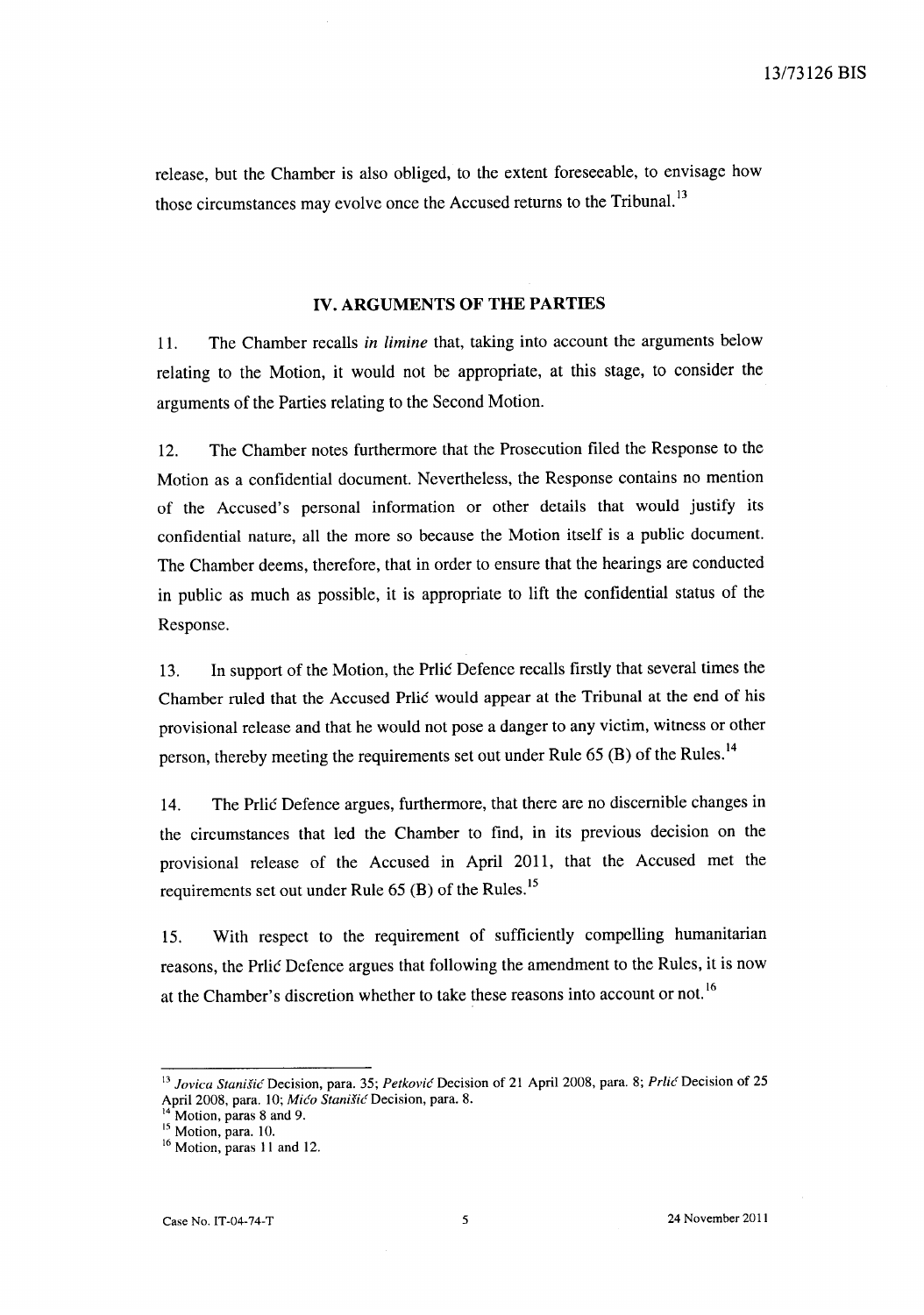16. The Prlic Defence notes that in its last decision on the provisional release of the Accused Prlic, the Chamber held that, in light of the advanced stage in the proceedings and the length of detention already served by the Accused, the requirement to prove additional sufficiently compelling reasons was unwarranted.<sup>17</sup>

17. The Prlic Defence concludes that, should the Accused Prlic meet all the requirements set out under Rules 65 (B) and is presumed innocent, he should be released pending a final judgement.<sup>18</sup>

18. In its Response, the Prosecution recalls that pursuant to Rule 64 of the Rules, once transferred to The Hague to be tried, an accused must be placed in detention. According to the Prosecution, this is justified by the fact that the Tribunal does not have the power to enforce its own arrest warrants and must depend on international authorities for that. Furthermore, the gravity of the alleged crimes, the legal and factual complexity of the case and the distance between the Tribunal and the region in which those crimes took place distinguish the Tribunal from national courts.<sup>19</sup>

19. The Prosecution argues furthermore that a Trial Chamber should base its decision for provisional release on an assessment of public interest rather than on the presumption of innocence. $20$ 

20. The Prosecution recalls furthermore that by exercising its discretionary power whether to order provisional release, the Tribunal has consistently applied a principle of proportionality according to which the duration of the provisional release granted must be proportionate to the justification argued by the requesting party. According to the Prosecution, this principle of proportionality has remained unchanged since the amendment of Rule  $65$  (B) of the Rules.<sup>21</sup> It would be impossible for the Trial Chamber to assess this proportionality should it decide to release the Accused for an indefinite period of time.<sup>22</sup>

<sup>&</sup>lt;sup>17</sup> Motion, para. 13 referring to "Decision on Jadranko Prlić's Motion for Provisional Release", 21 April 2011, para. 38 ("Decision of 21 April 2011").

Motion, para. 14.

<sup>19</sup> Response, para. 3.

<sup>20</sup> Response, para. 5.

<sup>21</sup> Response, para. 7.

<sup>22</sup> Response, para. 14.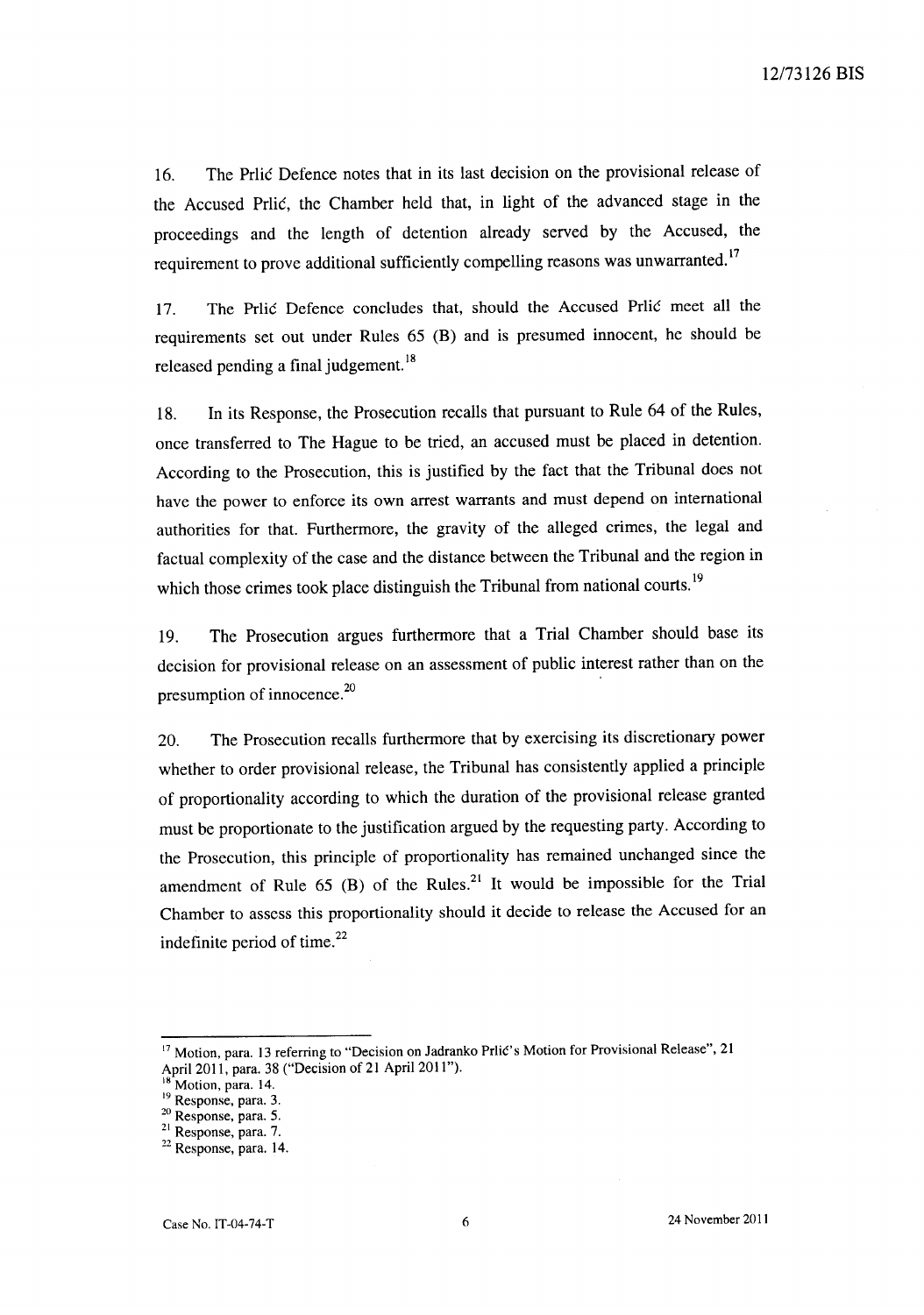21. With respect to the assessment of the conditions under Rule 65 (B), the Prosecution claims that should the Chamber decide to release the Accused pending the date of delivery of the judgement, it would be impossible for the Chamber to assess his flight risk since this date remains unknown for the moment.<sup>23</sup> Furthermore, the Prosecution is of the opinion that, given the advanced stage in the proceedings and the disproportionate duration of the release requested, the Chamber should deny the Motion.<sup>24</sup>

22. Moreover, the Prosecution also argues that provisional release after the decision rendered pursuant to Rule 98 *his* of the Rules could have a prejudicial effect on the victims and could undermine the credibility of the Tribunal among the victims and witnesses in all Tribunal cases.<sup>25</sup> According to the Prosecution, to grant provisional release pending the Judgement goes against one of the goals of the Tribunal: to contribute to the stability in the former Yugoslavia. In this respect, the Prosecution recalls that the Appeals Chamber accords with the case law of the European Court of Human Rights in deeming that public impact can be a factor to be taken into consideration in decisions on provisional release.<sup>26</sup>

23. Finally, the Prosecution claims that the condition of sufficiently compelling humanitarian reasons must always be applied when the procedure is at an advanced stage, despite the amendment to Rule 65 (B). The end of the hearing is not in itself a sufficient reason to justify provisional release of the Accused pending the Judgement.<sup>27</sup>

24. In view of the earlier arguments, the Prosecution asked the Chamber to deny the Motion or, should it decide to grant it, to stay its decision in order to allow the Prosecution to file an appeal against it.<sup>28</sup>

<sup>23</sup> Response, para. 8.

<sup>24</sup> Response, para. 9.

<sup>&</sup>lt;sup>25</sup> Response, para. 10.

 $26$  Response, para. 11.

<sup>27</sup> Response, para. 13.

<sup>&</sup>lt;sup>28</sup> Response, paras 15 and 16.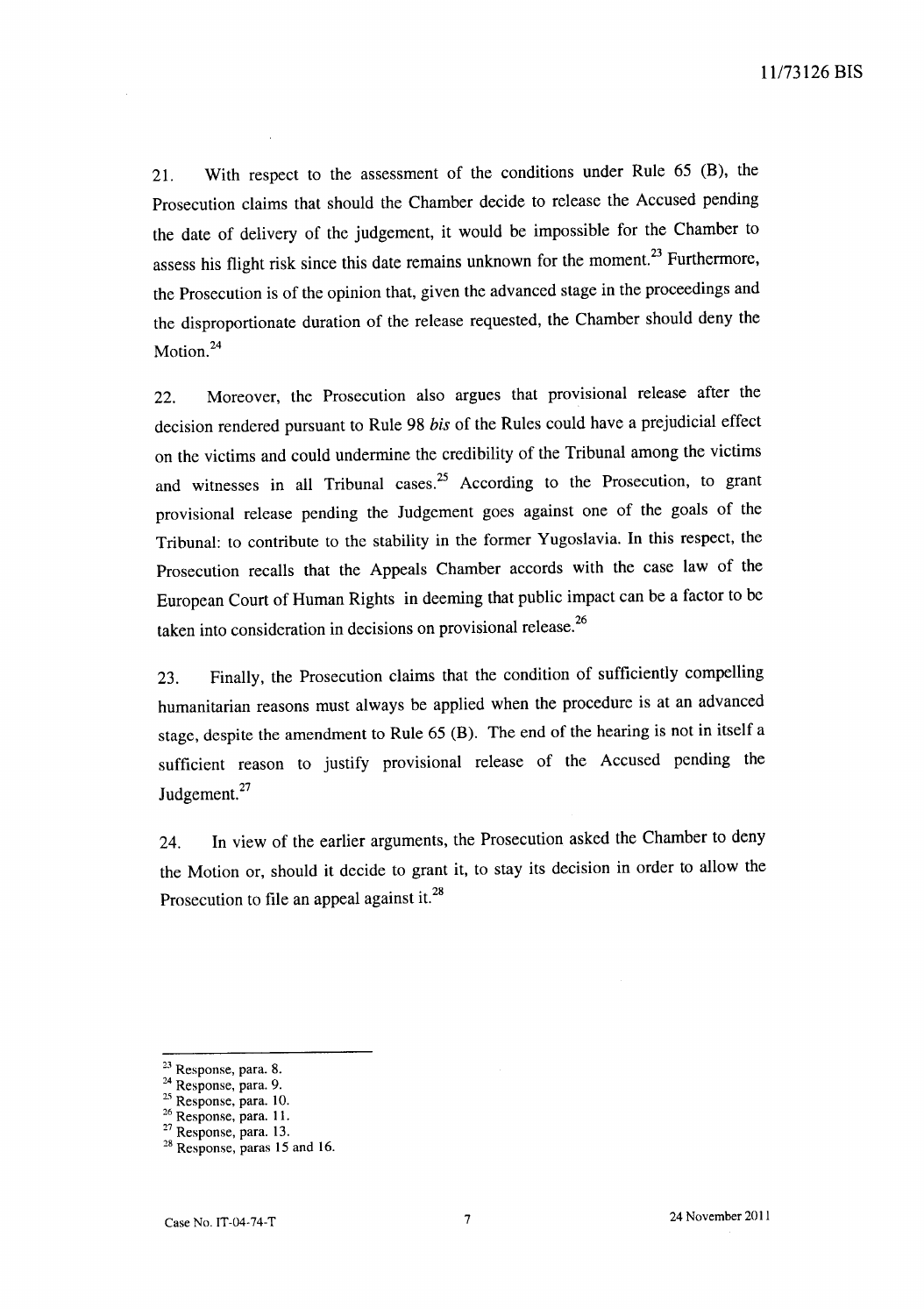## **IV DISCUSSION**

25. The Chamber notes that, in accordance with Rule 65 (B) of the Rules, the Government of the Netherlands, the host state, informed the Chamber in a letter of 17 November 2011 that it did not object to the procedure for the possible provisional release of the Accused Prlic.<sup>29</sup>

26. Furthermore, in a letter dated 24 October 2011, the Government of the Republic of Croatia has provided guarantees that should the request for provisional release be granted by the Chamber, the Accused Prlic would not influence or pose a danger to victims, witnesses or any other person and would return to The Hague at the date ordered by the Chamber.<sup>30</sup> The Chamber notes that in its letter of 24 October 2011, the Government of the Republic of Croatia recommends that, due to economic and security considerations, there should be a simultaneous departure and return of the Accused to whom the Chamber decides to grant provisional release.<sup>31</sup>

27. The Chamber recalls that in order to establish whether the requirements of Rule 65 (B) of the Rules have been met, it must consider all the relevant factors which a reasonable Trial Chamber would be expected to consider when ruling.<sup>32</sup>

28. In this case, with respect to the risk of flight of the Accused Prlic, the Chamber notes that, in addition to having surrendered voluntarily to the Tribunal on 5 April 2004, the Accused has complied, with the exception of the incidents that occurred during the provisional release from 28 July to 8 August  $2008$ ,  $33$  with the

<sup>&</sup>lt;sup>29</sup> Letter from the Ministry of Foreign Affairs of the Kingdom of the Netherlands concerning the provisional release of Jadranko Prlic dated 17 November 2011.

<sup>&</sup>lt;sup>30</sup> Letter of guarantee from the Ministry of Justice of the Republic of Croatia dated 24 October 2011 enclosed in Annexe 2 to the Motion.

 $31$ *Ibid.* 

*<sup>32</sup> Mico Stanisic* Decision, para. 8; *Jovica StaniSic* Decision, para. 35; *Petkovic* Decision of 21 April 2008, para. 8; Prlic Decision of 25 April 2008, para. 10.

<sup>&</sup>lt;sup>33</sup> See in particular, "Decision on Motion for Provisional Release of the Accused Prlic", confidential with confidential annex, 10 December 2008, paras 32 to 34; and "Decision on the Accused Prlić's Motion for Provisional Release", confidential with confidential annex, 17 July 2008 ("Prlic Decision of 17 July 2008").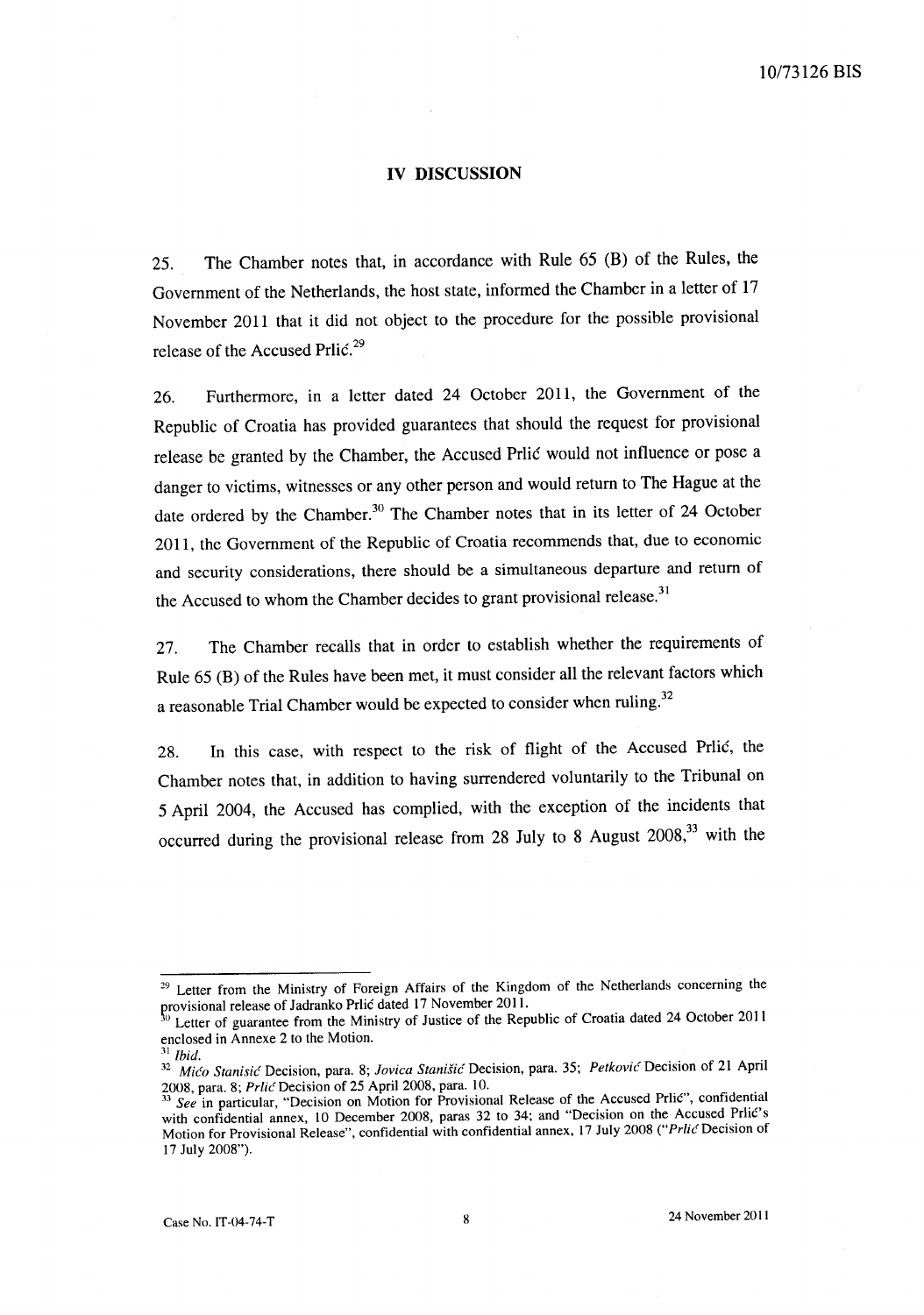conditions and guarantees of his previous provisional releases in application of the orders and decisions of the Chamber.<sup>34</sup>

29. On this point, the Chamber notes that, in the Prlic Decision of 5 June 2009, the Appeals Chamber considered that the previous breaches of the conditions, though they must be taken into consideration by the Chamber, do not necessarily lead to a denial of the motion for provisional release and do not relieve the Trial Chamber from assessing whether the requirements under Rule 65 (B) of the Rules have been met in this case. $35$ 

30. Moreover, the Chamber deems that, were it to grant the Motion, the guarantees to reappear to counter the risk of flight which are likely to be imposed on the Accused Prlić, such as ongoing surveillance by the police authorities of the Republic of Croatia, would offset any potential risk of flight.

31. For these reasons, the Chamber is convinced that, should the Accused Prlic be released, he would return to the United Nations Detention Unit ("UNDU").

32. For these same reasons, the Chamber is of the opinion that, should the Accused Prlic be released in the Republic of Croatia, he would not pose a danger to

<sup>&</sup>lt;sup>34</sup> "Order on Provisional Release of Jadranko Prlić", public, 30 July 2004; "Order on Jadranko Prlić's Motion for Variation of Conditions of Provisional Release", public, 1 July 2005; *"Decision relative* ii la demande de mise en liberté provisoire de l'Accusé Prlic<sup>o</sup>, partially confidential, 8 December 2006; "Decision on Motion for Provisional Release of the Accused Prlic", confidential, 26 June 2006; the dates for release of the Accused Prlic announced in this decision were amended by the "Order Amending the Decision on the Accused Prlic's Request for Provisional Release", confidential, 4 July *2006; Prlic* Decision of 17 July 2008; "Decision on the Motion for Provisional Release of the Accused Prlic", 11 June 2007, public with confidential Annex; "Decision on the Motion for Provisional Release of the Accused Prlic", 29 November 2007, public with confidential Annex; *PrlicDecision* of 25 April 2008; the dates for provisional release of the Accused Prlic announced in this decision were amended by the "Decision Amending the Further Decision Regarding the Decision on Provisional Release of the Accused Prlic", 28 April 2008, confidential; "Decision relative a la demande de mise en liberte de l'Accuse Prlic", confidential with a confidential Annex, 29 May 2009, paras 10-13; "Decision on the Accused Prlic's Motion for Provisional Release", confidential with confidential annex, 29 June 2009; "Decision on the Accused Prlic's Request for Provisional Release", confidential with confidential annex, 9 December 2009; "Decision on Motion for Provisional Release of the Accused Prlic", 9 July 2010, confidential with confidential Annex; "Decision on Motion for Provisional Release by the Accused Prlic", 8 December 2010, confidential with confidential Annex; "Decision on Motion for Provisional Release of the Accused Prlic", 16 February 2011, confidential with confidential Annex; "Decision on Jadranko PrliC's Motion for Provisional Release, confidential and *ex parte* with confidential and *ex parte* annex, 7 July 2011.

*<sup>35</sup> The Prosecutor v. Prlic et al.,* Case No. IT-04-74-AR65.14, "Decision on Jadranko Prlic's Appeal Against the *'Décision relative à la demande de mise en liberté provisoire de l'Accusé Prlic<sup>o</sup>, 9 April* 2009", public, 5 June 2009, para. 12.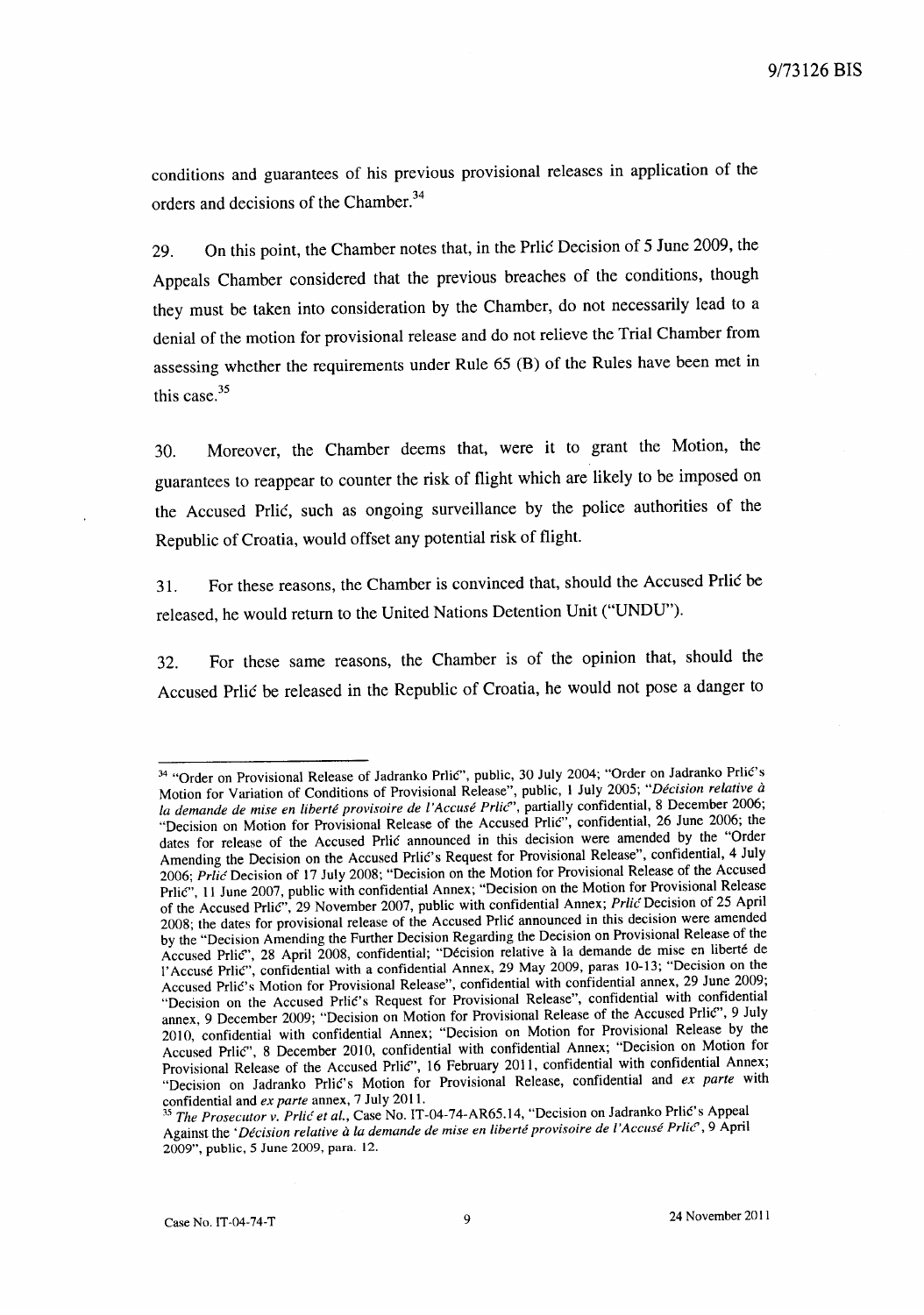victims, witnesses or other persons,<sup>36</sup> all the more so because the trial has now concluded and there are no additional witnesses to be heard by the Chamber.<sup>37</sup>

33. Finally, the Chamber notes that the closing arguments ended on 2 March 2011 and that on that same day, the Presiding Judge declared the hearings closed.<sup>38</sup> Consequently, from now until the delivery of the judgement, there will be no judicial activity requiring the presence of the Accused Prlic in court.

34. The Chamber finds therefore that the conditions under Rule 65 CB) of the Rules have been met in this case.

35. The Chamber must also assess, in the exercise of its discretionary power, whether to grant provisional release to the Accused and, should it decide to do so, for how long.

36. In this respect, the Chamber recalls the Appeal Chamber's case law in which, pursuant to international principles of human rights, "[i]f it is sufficient to use a more lenient measure than mandatory detention, it must be applied".<sup>39</sup>

37. The Chamber moreover recalls that, since the hearings have closed, the presence of the Accused Prlic is no longer required in court. Furthermore, the Accused Prlic is no longer required to assist his counsel, whose presence is no longer required in The Hague, in the preparation of his defence since, like the other defences, his defence has now ended.<sup>40</sup>

38. Additionally, the Chamber has already noted that, save for short periods of release, the Accused Prlic has remained in provisional detention for over five years. The complexity and the scope of the case may also result in a lengthy period of deliberation prior to the delivery of the judgement. It is therefore reasonable to presume that the Accused Prlic could still face a lengthy period of provisional detention.<sup>41</sup>

<sup>40</sup>*Ibid.,* para. 35.

<sup>&</sup>lt;sup>36</sup> This danger is not assessed *in abstracto* – it must be real. *Mićo Stanišić* Decision, para. 27.

<sup>&</sup>lt;sup>37</sup> "Amended Scheduling Order (Final Trial Briefs, Closing Arguments for the Prosecution and the Defence)", public, 22 November 2010, p. 11.

 $38$  Hearing of 2 March 2011, Transcript in French ("T(F)") page 52976.

<sup>&</sup>lt;sup>39</sup> Decision of 21 April 2011, para. 31.

<sup>41</sup>*Ibid.,* para. 36.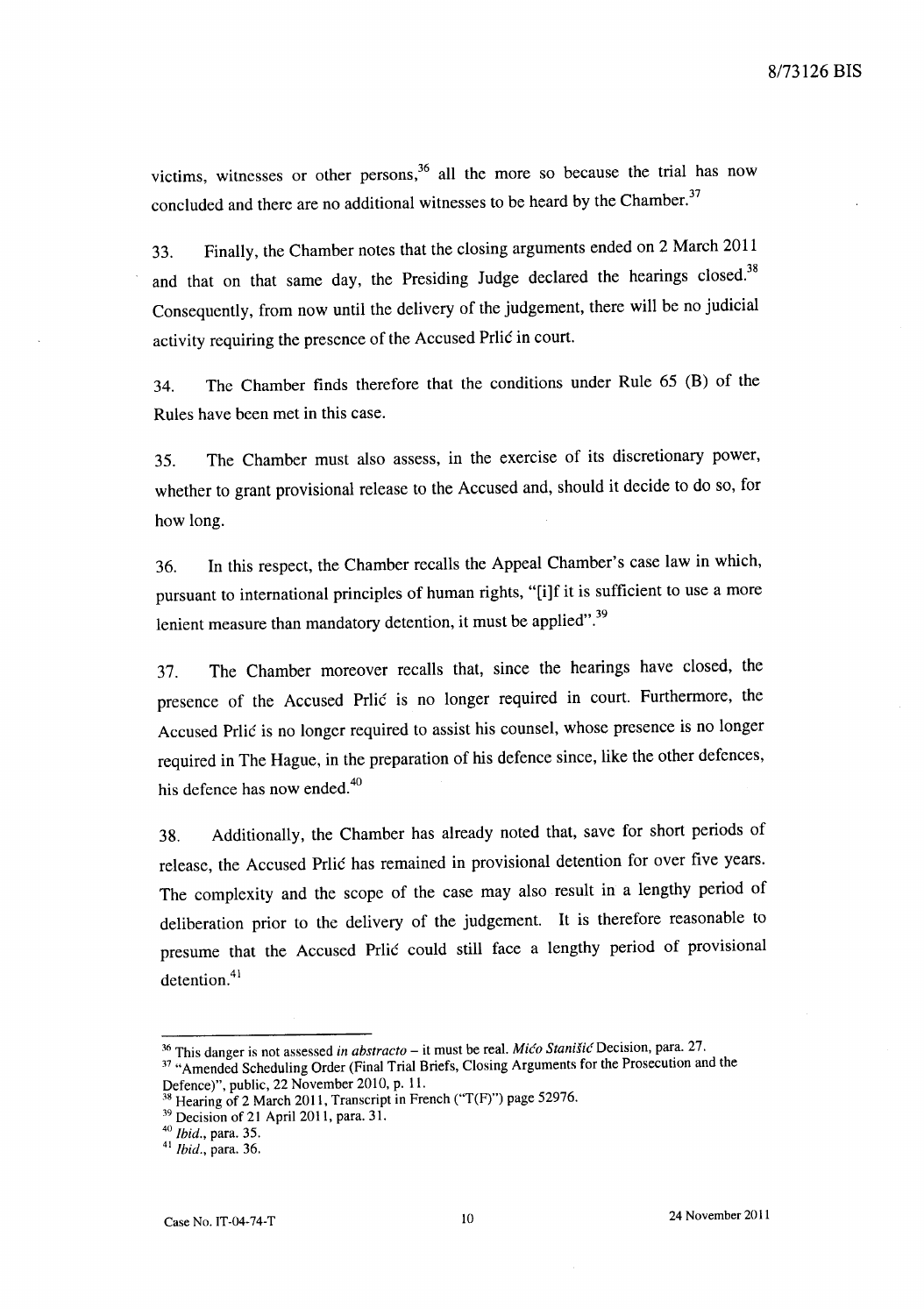39. Nevertheless, the Chamber is aware of the potential effect that the release of a person accused of crimes as serious as those with which he is charged in the Indictment could have on the victims of these crimes. The Chamber recalls in this respect that this is one of the reasons why it always ensured that provisional releases of the accused were accompanied by very strict security measures, such as close and clearly defined 24-hour police escort, confinement of the accused to the town where they resided during their release and a requirement for the Croatian authorities to provide the Chamber with regular reports on whether the conditions of provisional release were respected. The Chamber deems that such measures also testify to the fact that the trial of the Accused is ongoing and that he therefore remains under the authority of the Tribunal until the final judgement, and they should contribute to reducing the potential effect that the release of the Accused in the Republic of Croatia could have on victims and witnesses.

40. The Chamber also agrees with the Prosecution's argument that, if it were to grant provisional release to the Accused for an indefinite period, the Chamber would not be able to determine the flight risk.<sup>42</sup> This is why the Chamber deems it necessary to limit the length of the provisional release in the terms set out below.

#### **VI CONCLUSION**

41. For these reasons, the Chamber is therefore satisfied that the requirements imposed by Rule 65 (B) of the Rules have been fulfilled in this case. Therefore, in exercising its discretionary power, the Chamber decides to grant provisional release of the Accused Prlic in Zagreb, Republic of Croatia.

42. In respect of the length of the provisional release, the Chamber deems that it would be disproportionate, at this stage, to leave it undefined or, rather, until the judgement is rendered. It is its responsibility to keep control of the progress of the provisional release. To this end, it has decided to fix this release to a period of three

<sup>&</sup>lt;sup>42</sup> Response, para. 8.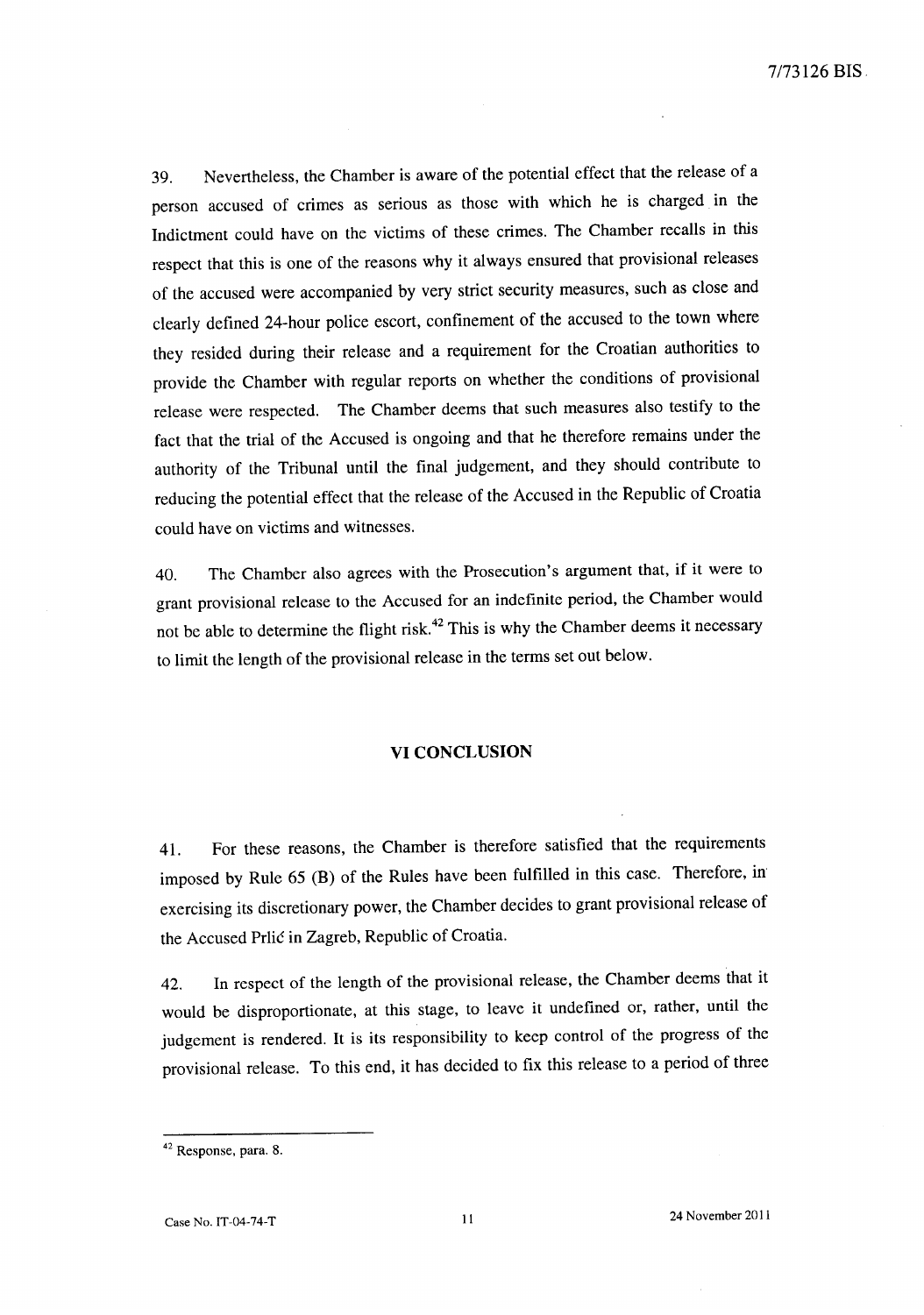months. This period could be extended, if the Chamber remains satisfied that the requirements set out in Rule 65 (B) continue to be fulfilled.

43. In the interest of judicial economy, the Prlic Defence may seize the Chamber of a new motion for provisional release pursuant to Rule 65 (B) of the Rules before the expiry of the current provisional release in accordance with the terms set out by the Chamber in Annex 2, attached to the present Decision. The Chamber will then assess once more, depending on the documentation presented by the Prlic Defence and the arguments of the other Parties, whether the requirements of Rule 65 (B) have been fulfilled and whether the provisional release should be extended for the Accused and on what conditions.

44. In view of the circumstances in this case, the Chamber deems it necessary to limit the release of the Accused to the city of Zagreb. The Chamber also deems it necessary for the provisional release of the Accused Prlic to take place under 24-hour surveillance of the Accused Prlic by the Croatian authorities for the duration of his stay. The Chamber also deems it necessary to receive a situation report from the Croatian authorities every fourteen days. The Chamber wishes furthermore to point out that in case one or more of the conditions accompanying this decision is breached, the provisional release of the Accused Prlic will be revoked immediately.

45. Finally, the Chamber wishes to remind the Accused, as it has explained above, that he remains throughout the duration of his release, under the authority of the Tribunal. Therefore, the Chamber requests that the Accused ensure his conduct remains respectful and discreet.

46. The Accused Prlic will therefore be released on the dates and subject to the conditions set forth in confidential Annex 1, attached to the present Decision.

47. Nevertheless, the Chamber decides to stay its decision to release the Accused Prlic pending a ruling on the appeal the Prosecution intends to lodge.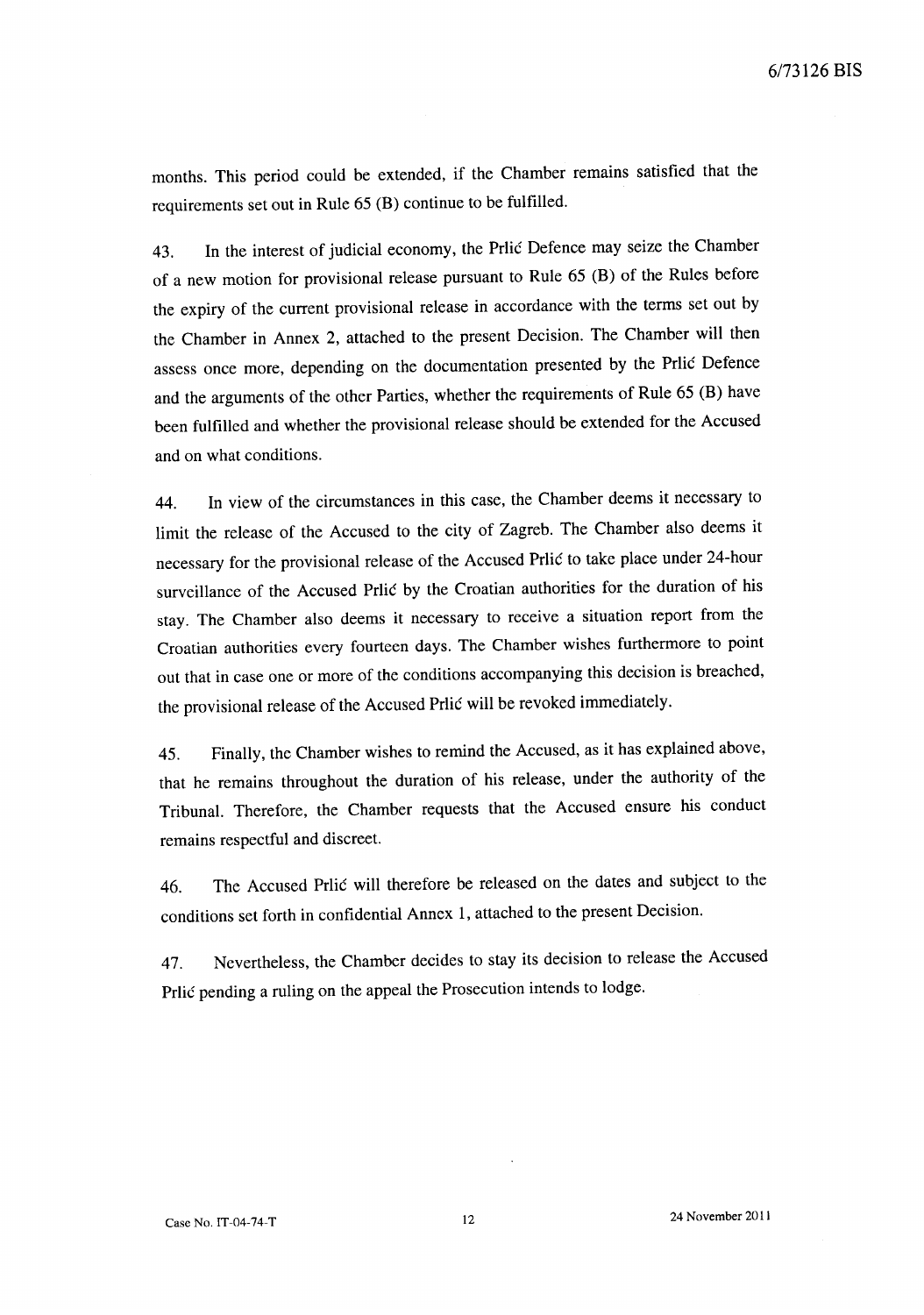## FOR THE FOREGOING REASONS,

PURSUANT to Rules 65 (B) and 65 (E) of the Rules,

DEEMS that the Second Motion has become MOOT,

DEEMS that the Reply to the Second Response has become MOOT,

ORDERS the Registry to file the Response as a public document

PARTIALLY GRANTS the Motion,

ORDERS the provisional release of the Accused Prlic on the dates and under the conditions set forth in confidential Annex 1, attached to the present Decision,

ORDERS a stay of execution of the present decision pending a ruling by the Appeals Chamber on the appeal that the Prosecution intends to lodge against this decision, AND

DENIES the Motion in all other respect.

Done in English and in French, the French version being authoritative.

/signed/

Jean-Claude Antonetti Presiding Judge

Done this twenty-fourth day of November 2011 The Hague The Netherlands

[Seal of the Tribunal]